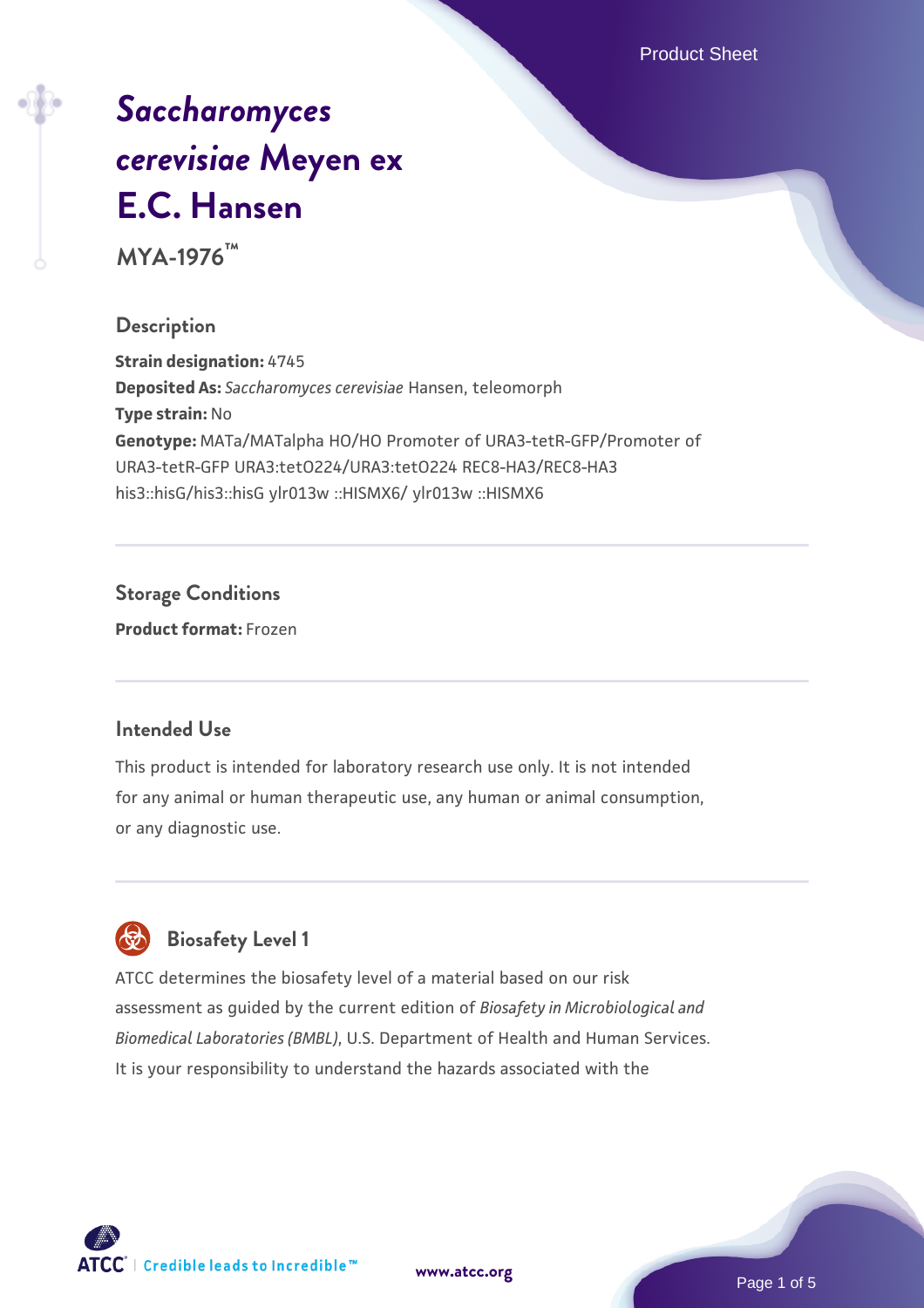# **[Saccharomyces cerevisiae](https://www.atcc.org/products/mya-1976)** [Meyen ex E.C. Hansen](https://www.atcc.org/products/mya-1976) **MYA-1976**

material per your organization's policies and procedures as well as any other applicable regulations as enforced by your local or national agencies.

ATCC highly recommends that appropriate personal protective equipment is always used when handling vials. For cultures that require storage in liquid nitrogen, it is important to note that some vials may leak when submersed in liquid nitrogen and will slowly fill with liquid nitrogen. Upon thawing, the conversion of the liquid nitrogen back to its gas phase may result in the vial exploding or blowing off its cap with dangerous force creating flying debris. Unless necessary, ATCC recommends that these cultures be stored in the vapor phase of liquid nitrogen rather than submersed in liquid nitrogen.

# **Certificate of Analysis**

For batch-specific test results, refer to the applicable certificate of analysis that can be found at www.atcc.org.

#### **Growth Conditions**

**Medium:**  [ATCC Medium 1245: YEPD](https://www.atcc.org/-/media/product-assets/documents/microbial-media-formulations/1/2/4/5/atcc-medium-1245.pdf?rev=705ca55d1b6f490a808a965d5c072196) **Temperature:** 25°C

# **Handling Procedures**

Frozen vials should either be thawed immediately or stored in liquid nitrogen. If liquid nitrogen storage facilities are not available, frozen vials may be stored at or below -70°C. **Do not under any circumstance store**



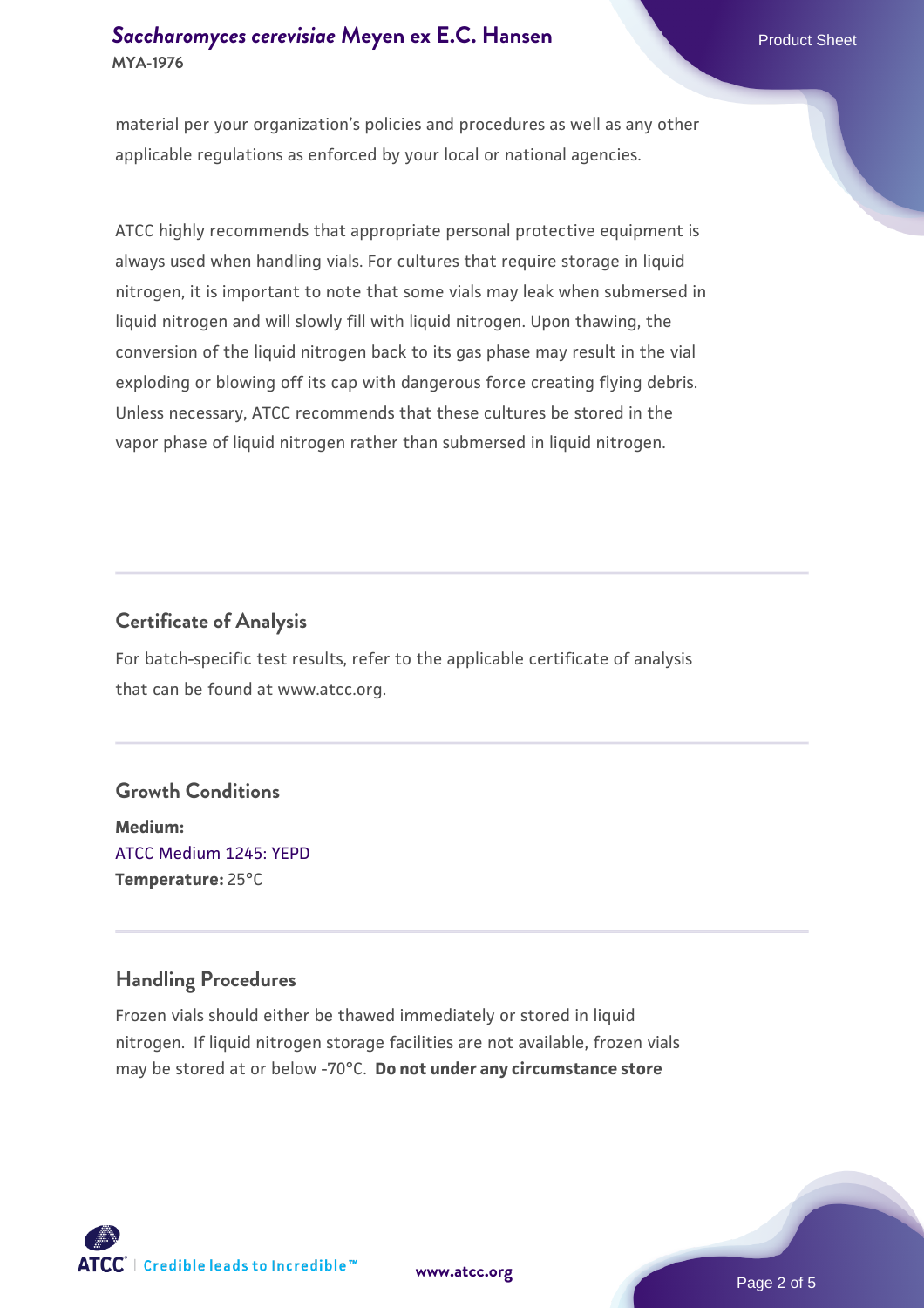**frozen vials at refrigerator freezer temperatures (generally -20°C) for longterm storage.** Long-term storage of frozen material at this temperature will result in the death of the culture.

1. To thaw a frozen vial, place it at room temperature or in **30°C** water bath (not submerged), until just thawed (around **90 seconds**).

2. Immediately after thawing, aseptically transfer the culture into a test tube or plate with medium recommended.

3. Incubate the test tube or plate at the temperature recommended (**25- 28°C**).

# **Material Citation**

If use of this material results in a scientific publication, please cite the material in the following manner: *Saccharomyces cerevisiae* Meyen ex E.C. Hansen (ATCC MYA-1976)

#### **References**

References and other information relating to this material are available at www.atcc.org.

#### **Warranty**

The product is provided 'AS IS' and the viability of ATCC® products is warranted for 30 days from the date of shipment, provided that the customer has stored and handled the product according to the information included on the product information sheet, website, and Certificate of Analysis. For living cultures, ATCC lists the media formulation and reagents that have been found to be effective for the product. While other unspecified media and reagents may also produce satisfactory results, a

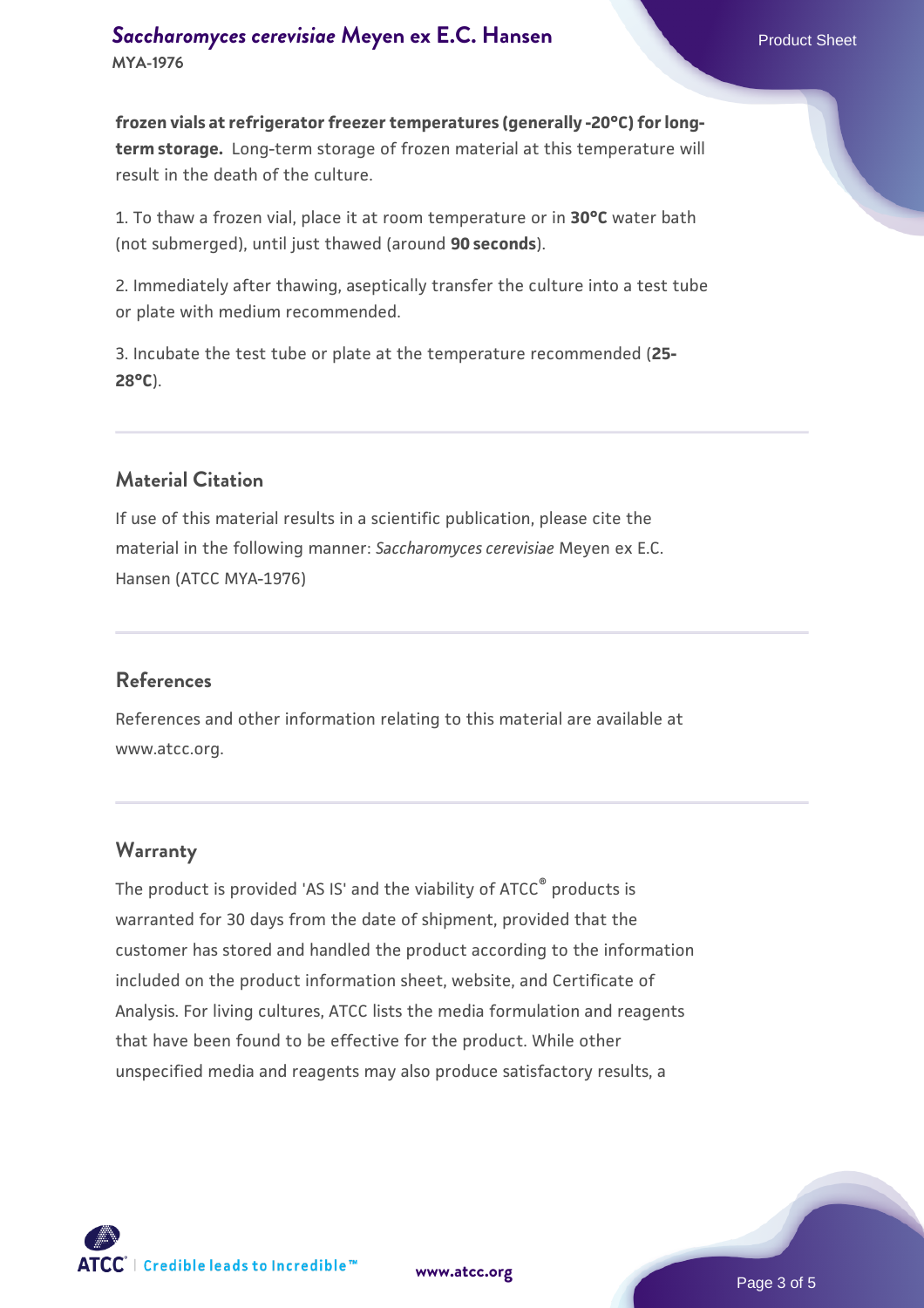### **[Saccharomyces cerevisiae](https://www.atcc.org/products/mya-1976)** [Meyen ex E.C. Hansen](https://www.atcc.org/products/mya-1976) **MYA-1976**

change in the ATCC and/or depositor-recommended protocols may affect the recovery, growth, and/or function of the product. If an alternative medium formulation or reagent is used, the ATCC warranty for viability is no longer valid. Except as expressly set forth herein, no other warranties of any kind are provided, express or implied, including, but not limited to, any implied warranties of merchantability, fitness for a particular purpose, manufacture according to cGMP standards, typicality, safety, accuracy, and/or noninfringement.

#### **Disclaimers**

This product is intended for laboratory research use only. It is not intended for any animal or human therapeutic use, any human or animal consumption, or any diagnostic use. Any proposed commercial use is prohibited without a license from ATCC.

While ATCC uses reasonable efforts to include accurate and up-to-date information on this product sheet, ATCC makes no warranties or representations as to its accuracy. Citations from scientific literature and patents are provided for informational purposes only. ATCC does not warrant that such information has been confirmed to be accurate or complete and the customer bears the sole responsibility of confirming the accuracy and completeness of any such information.

This product is sent on the condition that the customer is responsible for and assumes all risk and responsibility in connection with the receipt, handling, storage, disposal, and use of the ATCC product including without limitation taking all appropriate safety and handling precautions to minimize health or environmental risk. As a condition of receiving the material, the customer agrees that any activity undertaken with the ATCC product and any progeny or modifications will be conducted in compliance with all applicable laws, regulations, and guidelines. This product is provided 'AS IS' with no representations or warranties whatsoever except as expressly set forth herein and in no event shall ATCC, its parents, subsidiaries, directors, officers, agents, employees, assigns, successors, and affiliates be liable for indirect,